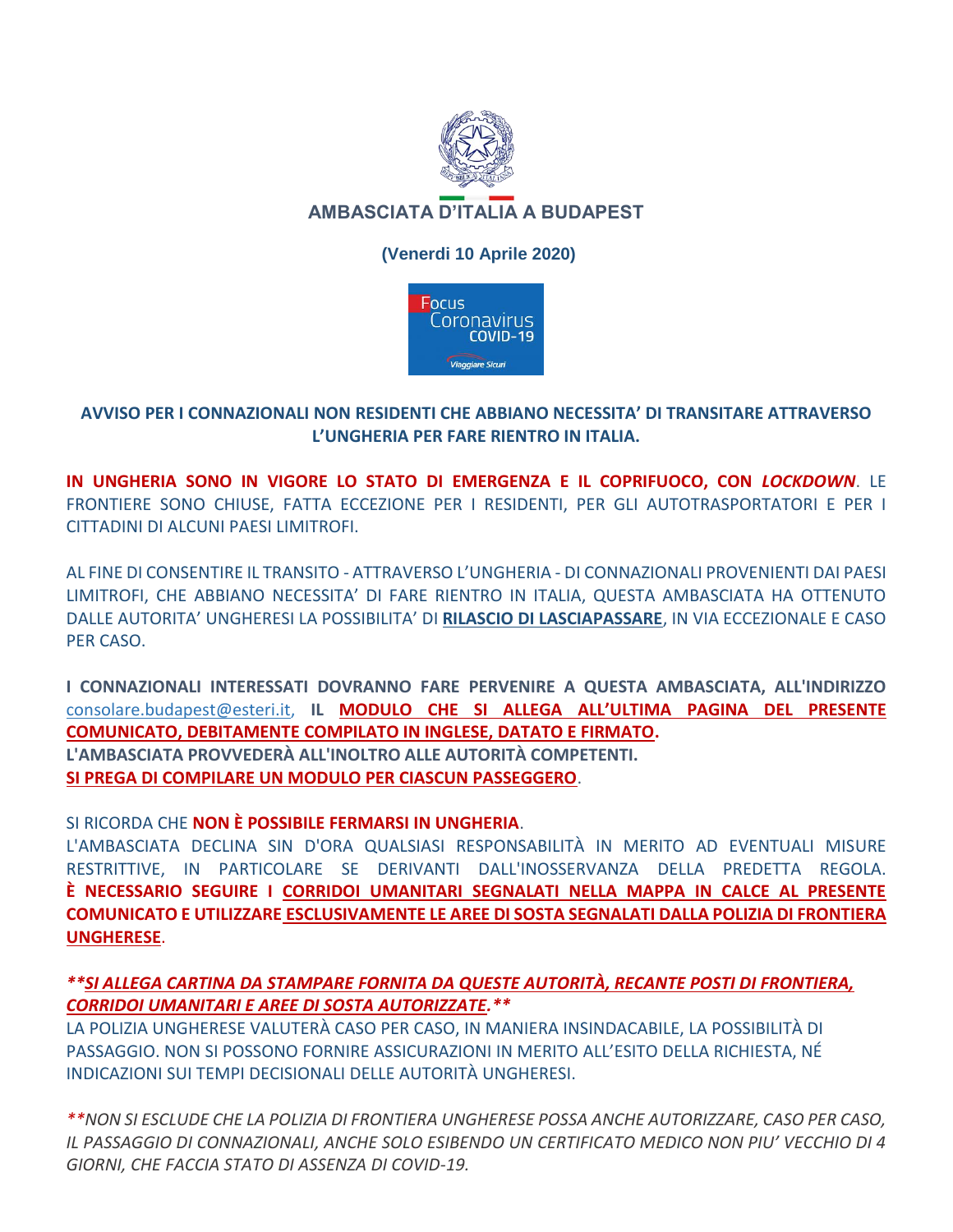SI TRATTA DI DECISIONI PUNTUALI, PRESE DI PROPRIA INIZIATIVA DALLA POLIZIA DI FRONTIERA, NON PREVISTE DAGLI ACCORDI TRA QUESTA AMBASCIATA E QUESTO MINISTERO DEGLI ESTERI E DEL COMMERCIO **UNGHERESE.** 

IL POSSESSO DEL LASCIAPASSARE GARANTISCE UN TRANSITO FLUIDO IN CASO DI CONTROLLI **EVENTUALMENTE EFFETTUATI DALLA POLIZIA UNGHERESE** (RENDORSEG).

#### **IMPORTANTE:**

DAL PUNTO DI VISTO DELLA NORMATIVA ITALIANA, L'INGRESSO IN ITALIA È ATTUALMENTE CONSENTITO SOLO PER MOTIVI DI LAVORO, SALUTE O ASSOLUTA URGENZA (INTESA COME ESIGENZA INDIFFERIBILE E **NON RISOLVIBILE IN LOCO).** 

IN QUESTA PROSPETTIVA, COLORO CHE INTRAPRENDONO SPOSTAMENTI VERSO LUOGHI LONTANI DAL LORO LUOGO DI STABILE DIMORA (COME, PER ESEMPIO, VIAGGI IN ITALIA DI CITTADINI ITALIANI STABILMENTE RESIDENTI ALL'ESTERO, O DI STRANIERI PARIMENTI RESIDENTI ALL'ESTERO) DEVONO ESSERE PRONTI, IN CASO DI CONTROLLI DI POLIZIA, A DIMOSTRARE IN MODO PARTICOLARMENTE CIRCOSTANZIATO L'EFFETTIVA NECESSITÀ ED INDIFFERIBILITÀ DEL LORO VIAGGIO.

A TALE RIGUARDO. LE AUTOCERTIFICAZIONI SONO OGGETTO DI CONTROLLI INCROCIATI E. LADDOVE RISULTASSERO FALSE O INCONGRUENTI, POSSONO PORTARE A SANZIONI AMMINISTRATIVE PECUNIARIE O, IN CERTI CASI, ANCHE PENALI.